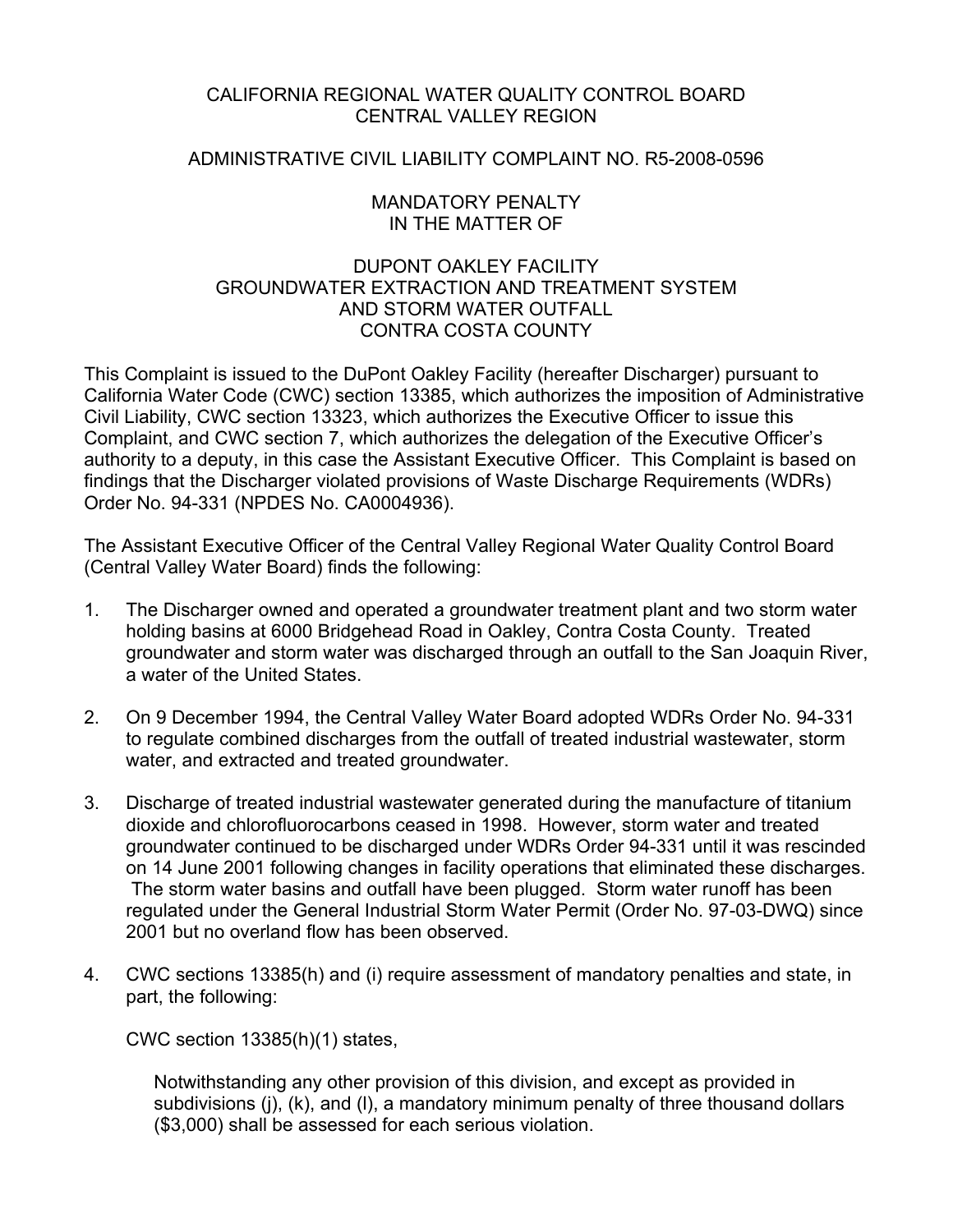CWC section 13385 (h)(2) states,

For the purposes of this section, a 'serious violation' means any waste discharge that violates the effluent limitations contained in the applicable waste discharge requirements for a Group II pollutant, as specified in Appendix A to Section 123.45 of Title 40 of the Code of Federal Regulations, by 20 percent or more or for a Group I pollutant, as specified in Appendix A to Section 123.45 of Title 40 of the Code of Federal Regulations, by 40 percent or more.

CWC section 13385(i)(1) states,

Notwithstanding any other provision of this division, and except as provided in subdivisions (j), (k), and (l), a mandatory minimum penalty of three thousand dollars (\$3,000) shall be assessed for each violation whenever the person does any of the following four or more times in any period of six consecutive months, except that the requirement to assess the mandatory minimum penalty shall not be applicable to the first three violations:

- A) Violates a waste discharge requirement effluent limitation.
- B) Fails to file a report pursuant to Section 13260.
- C) Files an incomplete report pursuant to Section 13260.

D) Violates a toxicity effluent limitation contained in the applicable waste discharge requirements where the waste discharge requirements do not contain pollutantspecific effluent limitations for toxic pollutants.

5. CWC section 13323 states, in part:

Any executive officer of a regional board may issue a complaint to any person on whom administrative civil liability may be imposed pursuant to this article. The complaint shall allege the act or failure to act that constitutes a violation of law, the provision authorizing civil liability to be imposed pursuant to this article, and the proposed civil liability.

6. WDRs Order No. 94-331 Effluent Limitations No. B.1., include, in part, the following effluent limitations: "The effluent shall not exceed the following limits."

| Constituents              | Units     | Monthly<br>Average | Daily<br>Maximum |
|---------------------------|-----------|--------------------|------------------|
| <b>Bromoform</b>          | $\mu$ g/l | 30                 | 60               |
| Chlorodibromomethane      | µg/l      | 30                 | 60               |
| Chloroform                | $\mu$ g/l | 15                 | 30               |
| Dichlorobromomethane      | $\mu$ g/l | 10                 | 20               |
| Dichlorodifluoromethane   | $\mu$ g/l | 10                 | 20               |
| Trichlorofluoromethane    | $\mu$ g/l | 5                  | 10               |
| Trichlorotrifluoromethane | µg/l      | 20                 | 40               |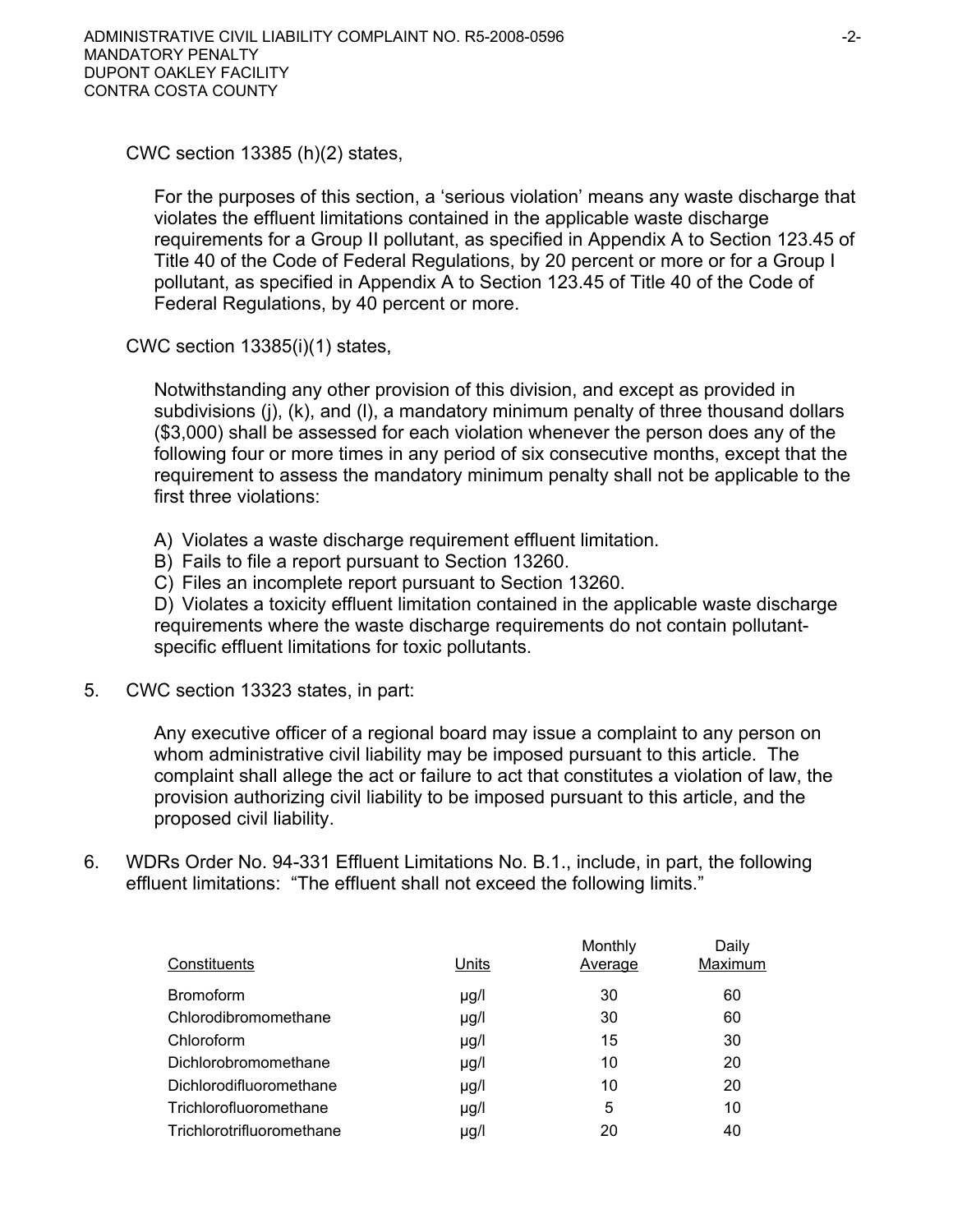1

|                                |           | Monthly | Daily   |
|--------------------------------|-----------|---------|---------|
| Constituents                   | Units     | Average | Maximum |
| Carbon Tetrachloride           | $\mu$ g/l | 5       | 10      |
| Tetrachloroethylene            | $\mu$ g/l | 5       | 10      |
| Volatile Organics <sup>4</sup> | µg/l      | < 0.5   | < 0.5   |

4 All other volatile organics constituents listed in EPA Methods 8010 and 8020 that are not listed in this table.

7. WDRs Order No. 94-331 Effluent Limitations No. B.2., include, in part, the following effluent limitations: "The discharge from the ground water treatment system shall not exceed the following limits."

| Constituents                   | Units     | Daily<br>Maximum |
|--------------------------------|-----------|------------------|
| Volatile Organics <sup>1</sup> | $\mu$ g/l | $< 0.5^1$        |
| Chloroethane                   | $\mu$ g/l | 5.0              |
| Chloroform                     | $\mu$ g/l | 1.5              |
| Trichlorotrifluoromethane      | µg/l      | 2.0              |

 All volatile organic constituents listed in EPA Methods 8010 and 8020 that are not listed in this table. The concentration shall not exceed the EPA specified detection limit for each constituent, which for most constituents is 0.5 µg/l. However, there are some (Freons) where the detection limit is 1.0 µg/l.

- 8. On 4 September 2008, Board staff issued the Discharger a Notice of Violation and draft Record of Violations identifying violations of WDRs Order No. 94-331 that are subject to mandatory minimum penalties. The draft Record of Violations covers the period from 1 January 2000 through 30 April 2008. No comments were received from the Discharger. Attachment A to this Complaint is the final Record of Violations that identifies three serious violations that are subject to MMPs during the period from 1 January 2000 through 30 April 2008.
- 9. According to the Discharger's self-monitoring reports, the Discharger committed three (3) serious Group II violations of the above effluent limitations contained in Order No. 94-331 during the period beginning 1 January 2000 and ending 30 April 2008. These violations are defined as serious because measured concentrations of Group II constituents exceeded maximum prescribed levels by more than 20 percent on these occasions. The mandatory minimum penalty for these serious violations is **nine thousand dollars (\$9,000)**.A detailed list of the cited effluent violations is included in Attachment A, as part of this Complaint.
- 10. Issuance of this Administrative Civil Liability Complaint to enforce CWC Division 7, Chapter 5.5 is exempt from the provisions of the California Environmental Quality Act (Pub. Resources Code section 21000 et seq.), in accordance with California Code of Regulations, title 14, section 15321(a)(2).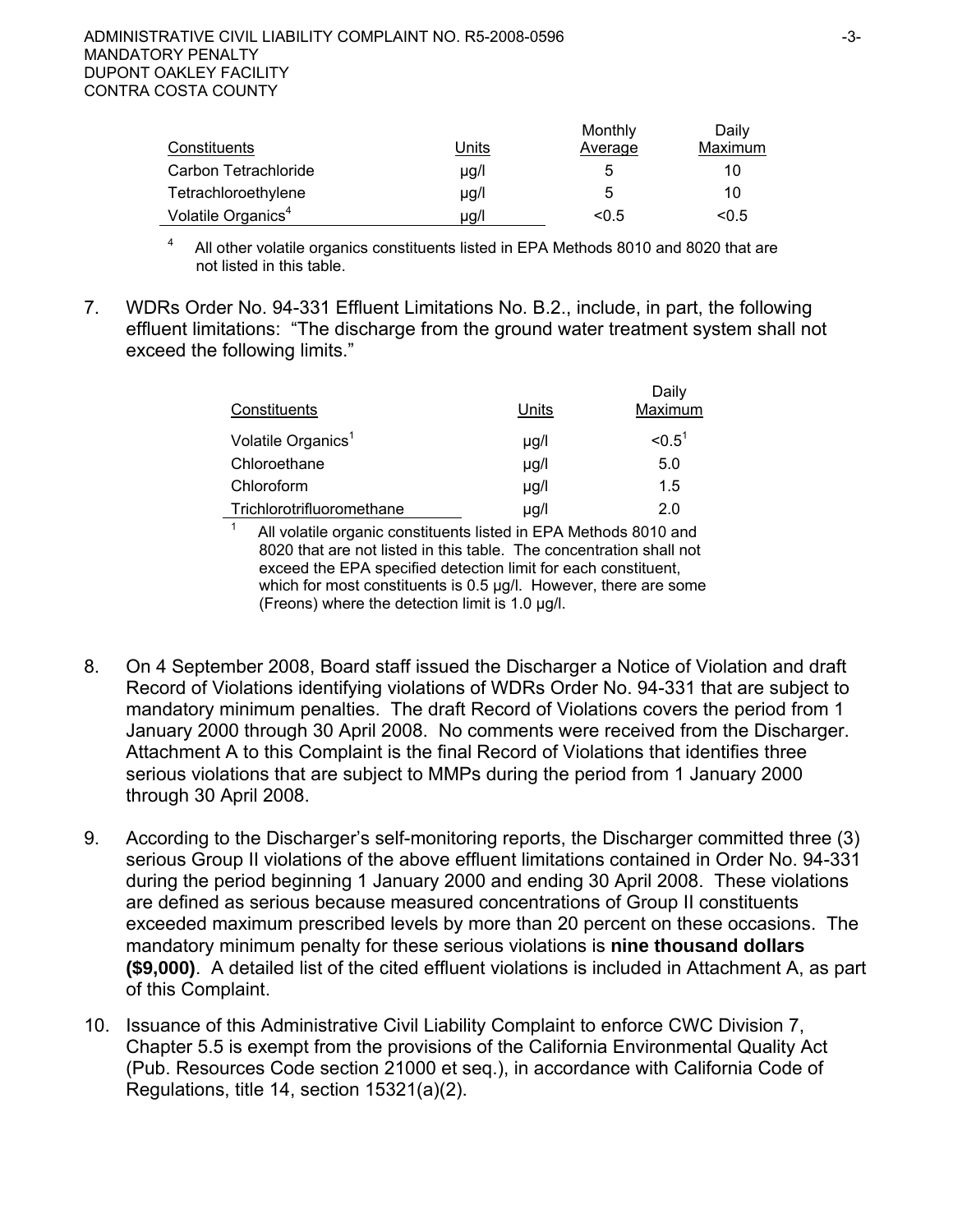# **THE DUPONT OAKLEY FACILITY IS HEREBY GIVEN NOTICE THAT:**

- 1. The Assistant Executive Officer of the Central Valley Water Board proposes that the Discharger be assessed an Administrative Civil Liability in the amount of **nine thousand dollars (\$9,000)**.
- 2. A hearing on this matter will be held at the Central Valley Water Board meeting scheduled on **5/6 February 2009**, unless the Discharger does either of the following **by 10 December 2008**:
	- a) Waives the hearing by completing the attached form (checking off the box next to item #4) and returning it to the Central Valley Water Board, along with payment for the proposed civil liability of **nine thousand dollars (\$9,000)**; or
	- b) Agrees to enter into settlement discussions with the Central Valley Water Board and requests that any hearing on the matter be delayed by signing the enclosed waiver (checking off the box next to item #5) and returning it to the Board.
- 3. If a hearing on this matter is held, the Central Valley Water Board will consider whether to affirm, reject, or modify the proposed Administrative Civil Liability, or whether to refer the matter to the Attorney General for recovery of judicial civil liability.

 (original signed by) JACK E. DEL CONTE, Assistant Executive Officer

> 10 November 2008 (Date)

Attachment A: Record of Violations NEC: 10/28/08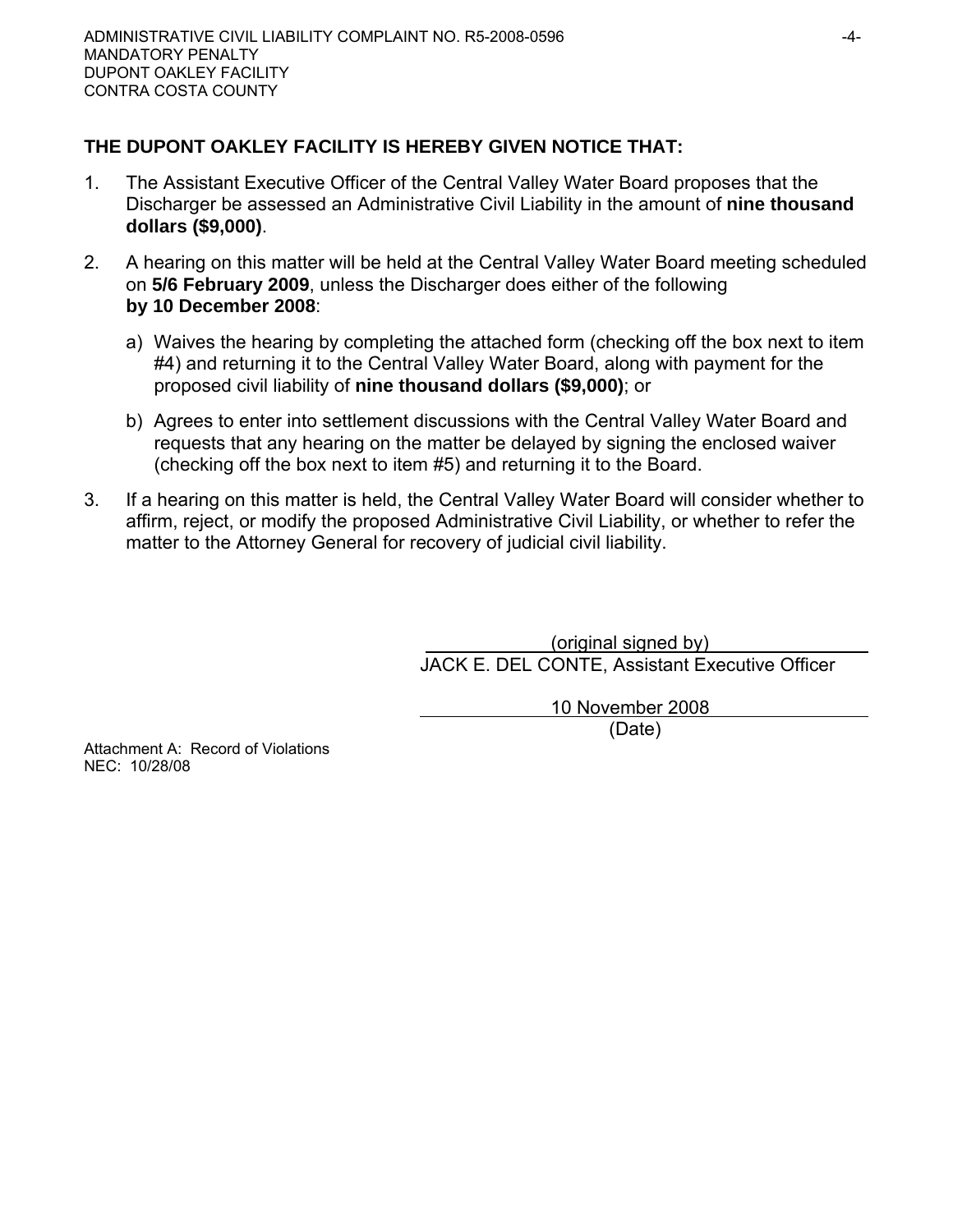#### **WAIVER OF 90-DAY HEARING REQUIREMENT FOR ADMINISTRATIVE CIVIL LIABILITY COMPLAINT**

By signing this waiver, I affirm and acknowledge the following:

- 1. I am duly authorized to represent the DuPont Oakley Facility (hereinafter "Discharger") in connection with Administrative Civil Liability Complaint R5-2008-0596 (hereinafter the "Complaint");
- 2. I am informed that California Water Code section 13323, subdivision (b), states that, "a hearing before the regional board shall be conducted within 90 days after the party has been served" with the Complaint;
- 3. I hereby waive any right the Discharger may have to a hearing before the Central Valley Regional Water Quality Control Board (Central Valley Water Board) within ninety (90) days of service of the Complaint; and
- *4.* □ *(Check here if the Discharger will waive the hearing requirement and will pay the fine)* 
	- a. I certify that the Discharger will remit payment for the proposed civil liability in the amount of **nine thousand dollars (\$9,000)** by check, which will contain a reference to "ACL Complaint R5 2008-0596" and will be made payable to the "*State Water Pollution Cleanup and Abatement Account*." Payment must be received by the Central Valley Water Board by **10 December 2008** or this matter will be placed on the Central Valley Water Board's agenda for adoption at the **5/6 February 2009** Central Valley Water Board meeting.
	- b. I understand the payment of the above amount constitutes a settlement of the Complaint, and that any settlement will not become final until after the 30-day public notice and comment period mandated by Federal regulations (40 CFR 123.27) expires. Should the Central Valley Water Board receive new information or comments during this comment period, the Central Valley Water Board's Assistant Executive Officer may withdraw the complaint, return payment, and issue a new complaint. New information or comments include those submitted by personnel of the Central Valley Water Board who are not associated with the enforcement team's issuance of the Complaint.
	- c. I understand that payment of the above amount is not a substitute for compliance with applicable laws and that continuing violations of the type alleged in the Complaint may subject the Discharger to further enforcement, including additional civil liability.

*-or-*

- 5. □ *(Check here if the Discharger will waive the 90-day hearing requirement, but will not pay at the current time. The Central Valley Water Board must receive information from the Discharger indicating a controversy regarding the assessed penalty at the time this waiver is submitted, or the waiver may*  not be accepted.) I certify that the Discharger will promptly engage the Central Valley Water Board staff in discussions to resolve the outstanding violation(s). By checking this box, the Discharger is *not* waiving its right to a hearing on this matter. By checking this box, the Discharger requests that the Central Valley Water Board delay the hearing so that the Discharger and Central Valley Water Board staff can discuss settlement. It remains within the discretion of the Central Valley Water Board to agree to delay the hearing. A hearing on the matter may be held before the Central Valley Water Board if these discussions do not resolve the liability proposed in the Complaint. The Discharger agrees that this hearing may be held after the 90-day period referenced in California Water Code section 13323 has elapsed.
- 6. If a hearing on this matter is held, the Central Valley Water Board will consider whether to issue, reject, or modify the proposed Administrative Civil Liability Order, or whether to refer the matter to the Attorney General for recovery of judicial civil liability. Modification of the proposed Administrative Civil Liability Order may include increasing the dollar amount of the assessed civil liability.

(Print Name and Title)

(Signature)

(Date)